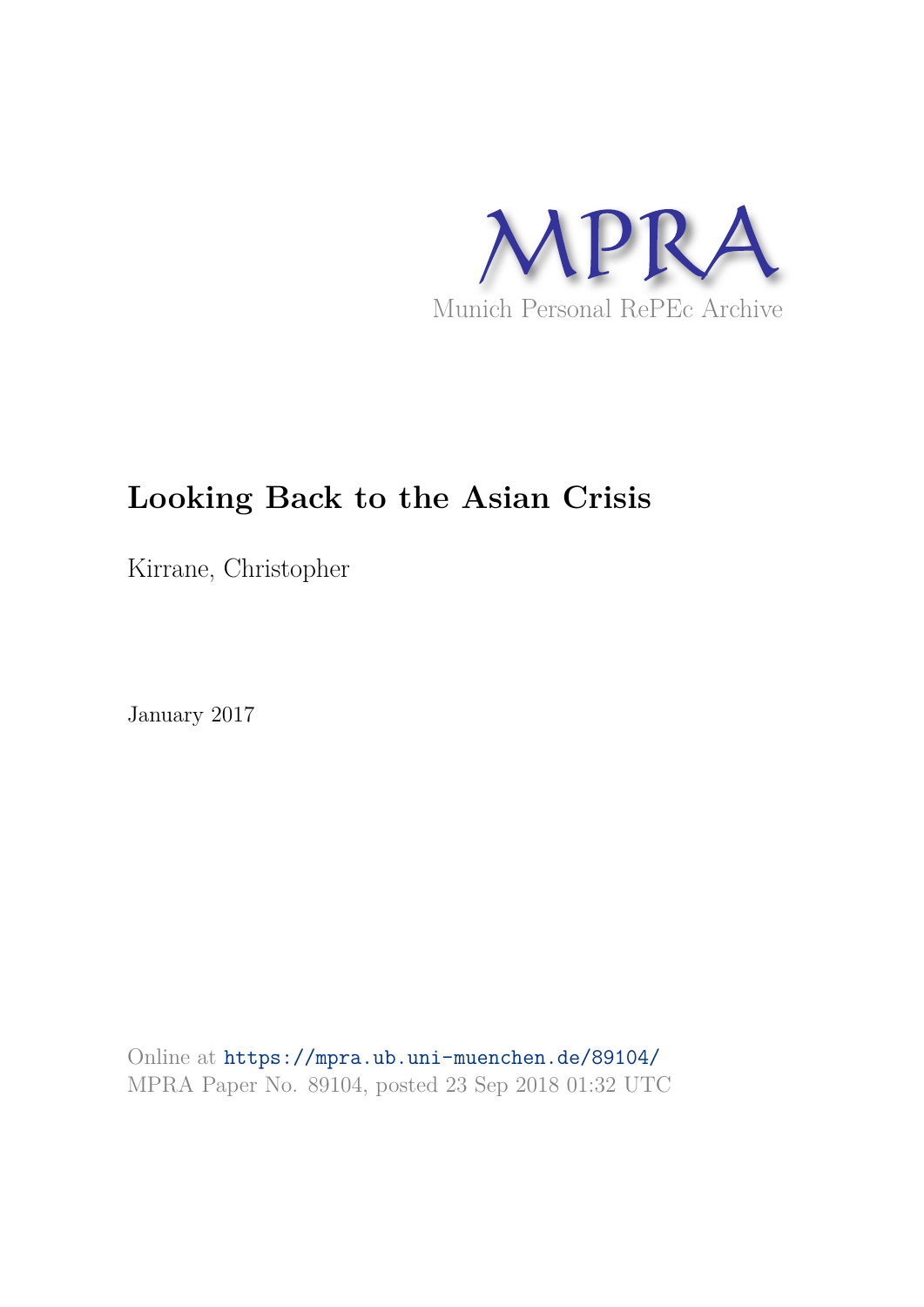## **Looking Back to the Asian Crisis; lessons for the IMF**

**Chris Kirrane** 

## *ABSTRACT*

l

*The IMF is now focused on crisis prevention and management, particularly in developing and transition countries. While confirming that the IMF as a centerpiece of the international financial system, the Asian crisis tends to demonstrate the limits, or excesses, of its action. A redefinition of its role and mandate seems necessary.*

Since its establishment at the end of December 1945, the role of the IMF has changed considerably because of the abandonment of the fixed exchange rate system, but also because of the rise of financial globalisation, which has profoundly the way that the institution was supposed to administer (Kirrane 1995). In addition, these countries today have little need of any financial support from the IMF as they can easily rely on international capital markets. The activity of the Fund has therefore shifted both sectorially and geographically. It has increased its supervisory role; at the same time, the focus of its interventions has gradually shifted to developing countries and economies in transition. In fact, the IMF is in a sense condemned to focus on the countries it can influence through the conditions attached to the loans it grants (Padoa-Schioppa and Saccomanni 1994).

On the occasion of the IMF's 50th anniversary in 1994, the Director General, Michel Camdessus, stated that the institution was adapting to changing circumstances without renouncing its original mandate. Thus, although it is true that surveillance, which was part of the original mandate of the Fund, is still its main area of action after having taken precedence over the objective of exchange stabilisation from 1976,<sup>1</sup> it remains to question the effectiveness of these interventions during the Asian crisis.

During the summer of 1997, East Asia was plagued by financial difficulties (banking crises, foreign exchange crises, etc.). The crisis erupted in early July with the decision of the Thai authorities, under the pressure of repeated speculative attacks since the beginning of the year, to float the baht, then their appeal to the IMF. The appreciation of the dollar against the yen and the main European currencies was the detonator of the crisis. Indeed, this persistent appreciation since the summer of 1995 rendered the policy of anchoring the Thai currency to the dollar more and more unsustainable, aggravating the difficulties already experienced by the country, in

<sup>&</sup>lt;sup>1</sup>In 1976, the IMF's statutes were amended for the second time. The Fund is then responsible for promoting a stable exchange rate system and no longer defending a system of stable exchange rates (fixed but adjustable).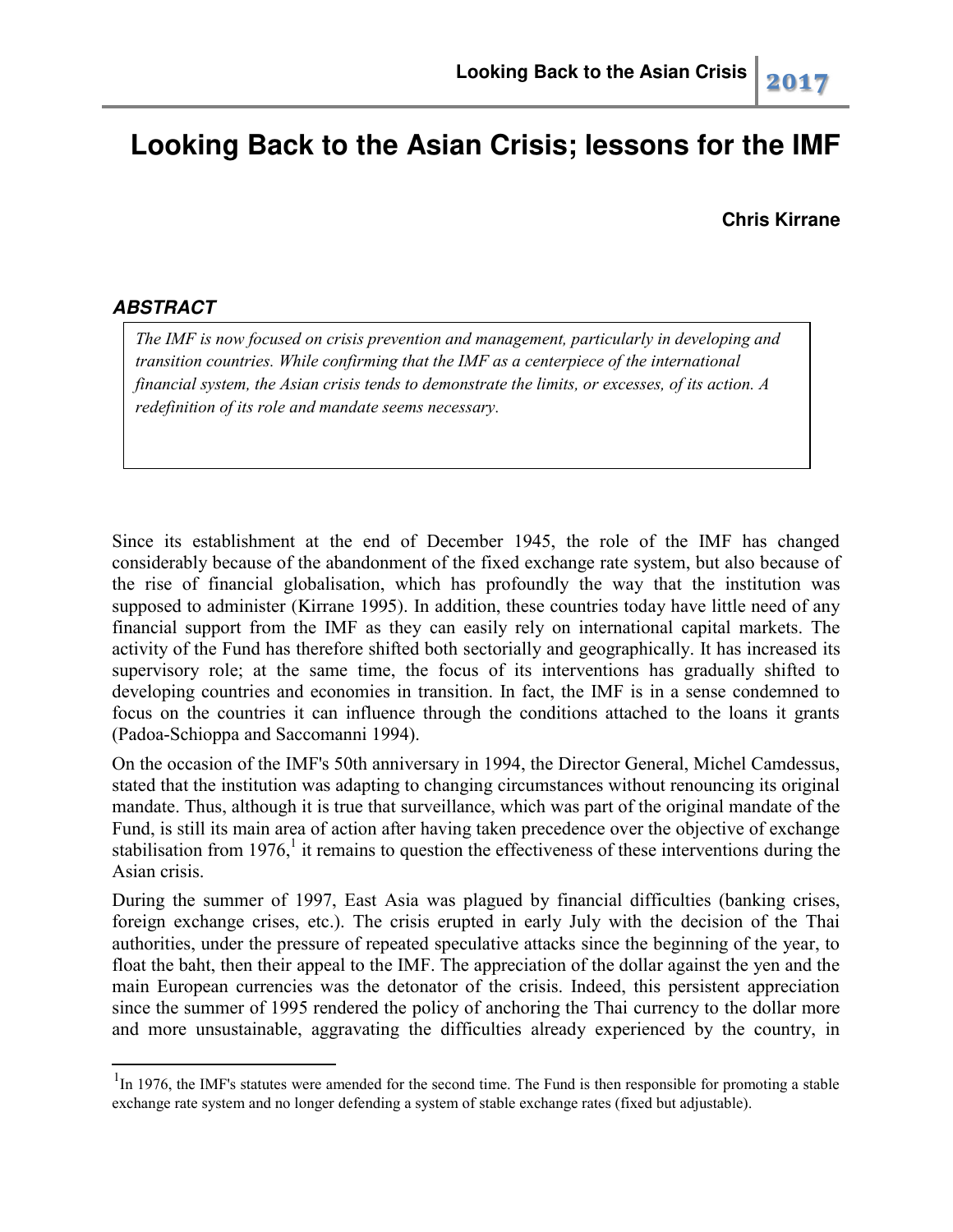particular because of the growth of its exports. The slowdown in Thai growth and exports was fueled in particular by the industry's loss of competitiveness due to rising wage costs.<sup>2</sup> Finally, the confidence of foreign investors was also undermined by increasingly obvious weaknesses in the banking sector, fueled by real estate speculation, the accumulation of non-recoverable debts, and so on. The increasing probability of a fall in the value of the Thai currency against the dollar heightened concerns since a depreciation could only destabilise the banking and financial system as a whole by increasing the debt load largely contracted in dollars and without coverage.

Speculative attacks then spread to other countries in the region (Indonesia, Malaysia, Philippines), which also had to appeal to the IMF (Indonesia in October 1997 and Korea in November). The sources of contagion are many and different in different countries: the similarity of macroeconomic imbalances (notably the widening of the current account deficit) partly explains the spreading into neighbouring countries, however, in the case of Malaysia and to a lesser extent Indonesia, it is probably the effect of competitiveness that has been the main vector of contagion. As the different economies of the region compete on common external markets, since one of them, in this case Thailand, renounced the dollar peg, the temptation became strong, even irresistible, for the others to do the same so as to not lose competitiveness and not to see their market shares decrease compared to those of competitors. Speculators, perceiving the weight of this temptation, attacked the currencies of neighbouring countries of Thailand. Weaknesses in the banking sector, which is another point common to all these economies, certainly also contributed to making currencies more vulnerable. This characteristic was also found in South Korea, the last economy to have been hit by and yet did not practice a policy of pegging its national currency to the dollar. In the latter case, the close relationship between the state, banks and large industrial groups explains the accumulation of risky loans, which dealt a fatal blow to the entire financial system and undermined the confidence of foreign lenders.<sup>3</sup>

Regarding the IMF, the essential lesson that can be drawn from the Asian crisis is the partial failure of the ambitious programme that had been put in place in the aftermath of the Mexican crisis: in particular, the role of the information was clearly insufficient to avoid the financial crisis in Thailand, then its spreading to the rest of the region.

After the Mexican peso crisis, the IMF stressed the need 'to provide the market with timely and complete information on key economic variables' (Overlay 1995: 42) as the only way to improve surveillance to member economies<sup>4</sup> and ultimately avoid new crises. The project on the definition of leading indicators of macroeconomic slippages was to lead to the introduction in early 1996 of the special standard of dissemination of data (special data dissemination standard). Key indicators include the level of international reserves, the balance of payments, monetary aggregates, the budget balance, inflation and growth rates.

The failure of the prevention mechanism was, in fact, predictable: it was indeed an illusion to believe that better information gathering and circulation could be enough to avoid crises. First of

<sup>&</sup>lt;sup>2</sup>In the case of Thailand, the decline in global demand for semiconductors observed in the course of 1996 has certainly played a role, but probably less important than in the case of Malaysia for example. In any case, it is mainly traditional exports, such as textiles and clothing, which have stalled.

<sup>&</sup>lt;sup>3</sup>The bankruptcies of large industrial groups and the financial scandals around these same groups accumulated during the first six months of 1997.

<sup>&</sup>lt;sup>4</sup>Until then, surveillance was mainly through annual consultations conducted by Fund missions and regular discussions on the global economic outlook.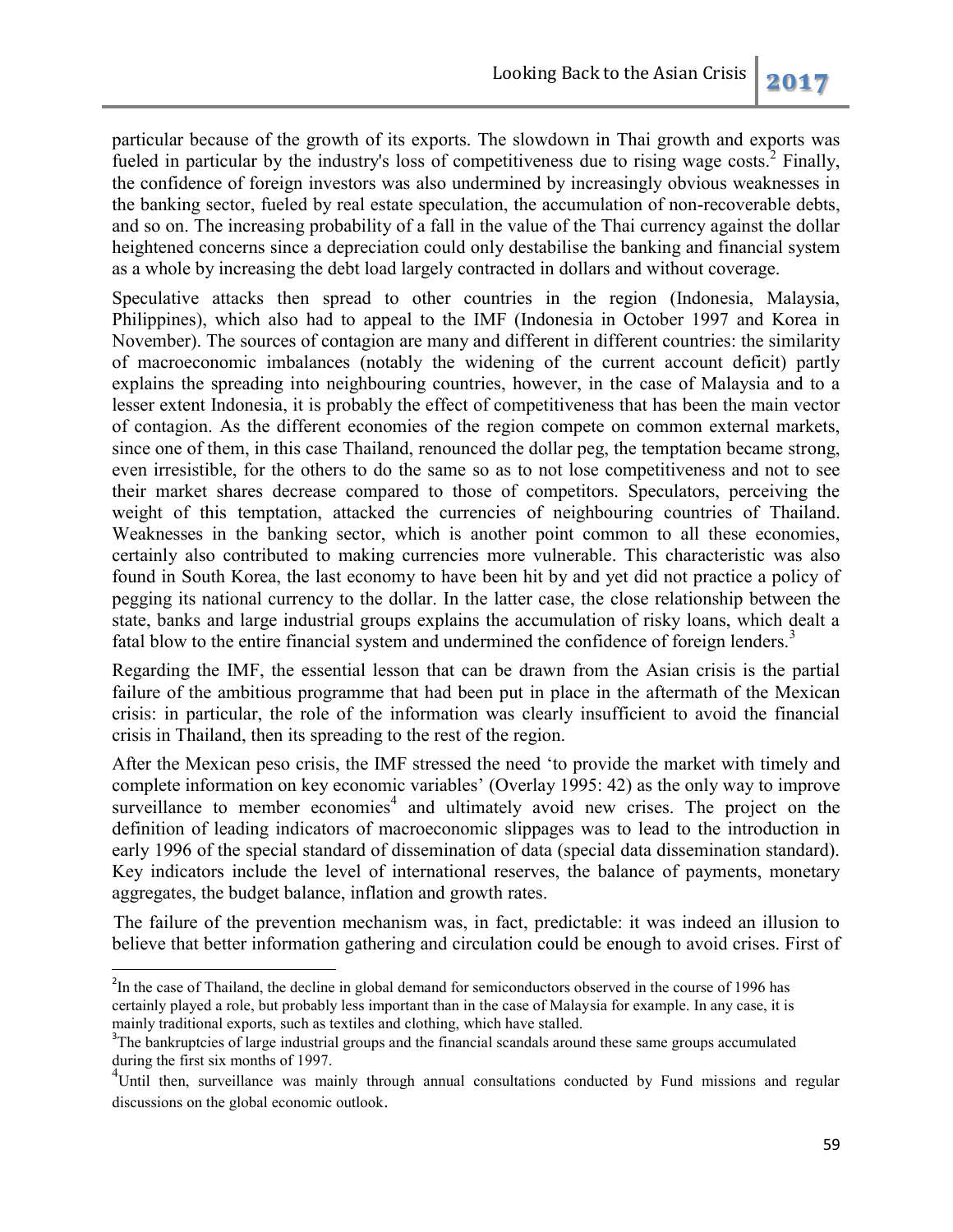all, since the information transmitted to the IMF comes from certain departments or agencies of the member countries, they can be manipulated and are therefore necessarily unreliable, for example, the inaccuracy of the figures provided by South Korea,

Indonesia, Thailand and Malaysia on their respective levels of indebtedness<sup>5</sup> and foreign exchange reserves was a shining example of the intrinsic weakness of the system. On the other hand, traditional macroeconomic indicators were not enough to give a clear picture of a country's situation. Thus, in the case of Asian economies, the role of the private sector in the outbreak of the crisis was such that information on the situation and modalities of private sector indebtedness would have been necessary, but they were not readily available. .

In addition to the fact that it was not necessarily easy to identify the most relevant information, it would also be naïve to believe that their mere publication would prevent all slippage in time. In addition, errors of interpretation were always possible: proof of the systematic complacency of observers towards Asian economies.<sup>6</sup> The short-sightedness of the major international rating agencies, which generally downgraded the ratings of Asian economies once the crisis was clearly declared and not before, provides an excellent example of this kind of attitude.

Finally, the role of information and warning signs in the prevention of crises is also by definition delicate as these signals can themselves be the cause of panic phenomena on the markets. Given the gregarious nature of investors, the mere fact of drawing public attention to certain points of vulnerability in an economy may trigger panic movements, and thus incite information holders to interpret them in an alarmist way.<sup>7</sup>

At the theoretical level, the partly self-fulfilling character of the currency crises that hit the dynamic economies of Asia undermined the prevention strategy. Indeed, if one accepts the idea that a crisis may be triggered by a reversal of expectations not based on the deterioration of 'macroeconomic fundamentals' but on any event deemed relevant, such crisis (or at least the exact moment when it will be triggered) is by definition unpredictable, compromising the chances of being able to prevent it.

In the case of the Asian crisis, many people accused the IMF of 'not having seen it coming'. This accusation is excessively severe. IMF experts were apparently surprised by the speed with which Thailand's difficulties spread and the extent of contagion;<sup>8</sup> however, the possibility of a crisis in Thailand had been clearly identified, as evidenced by the numerous warnings issued by the Fund throughout 1996.<sup>9</sup> A continuous dialogue was maintained between the IMF and the Thai

<sup>&</sup>lt;sup>5</sup>The importance of private debt also partly explains the vagueness. In the case of Indonesia, the multitude of stakeholders increased the estimation difficulties

<sup>&</sup>lt;sup>6</sup>This is another form of what the Managing Director of the IMF calls the 'logic of denial', which consists of the Asian public authorities not wanting to see the reality in the face of the gravity of the situation.

<sup>&</sup>lt;sup>7</sup>The IMF used this line of defense itself to justify maintaining its optimistic forecasts. It should be emphasised, however, that the institution did not fail to describe the situation alarmingly, triggering, according to some, an acceleration of withdrawals of foreign capital.

<sup>&</sup>lt;sup>8</sup> On this point, the surprise is general and the most critical observers of the 'Asian miracle' Like Paul Krugman admit to not having anticipated the brutality and magnitude of the financial collapse in Asia. In the World Economy Outlook supplement published in December 1997, IMF economists also admit that they had in no way anticipated the gravity or extent of the financial difficulties of the East Asian countries in crisis.

<sup>&</sup>lt;sup>9</sup> In this regard, it appears that the IMF showed greater foresight than in the case of Mexico two years ago. Some observers, however, dispute this view (Sachs 1997).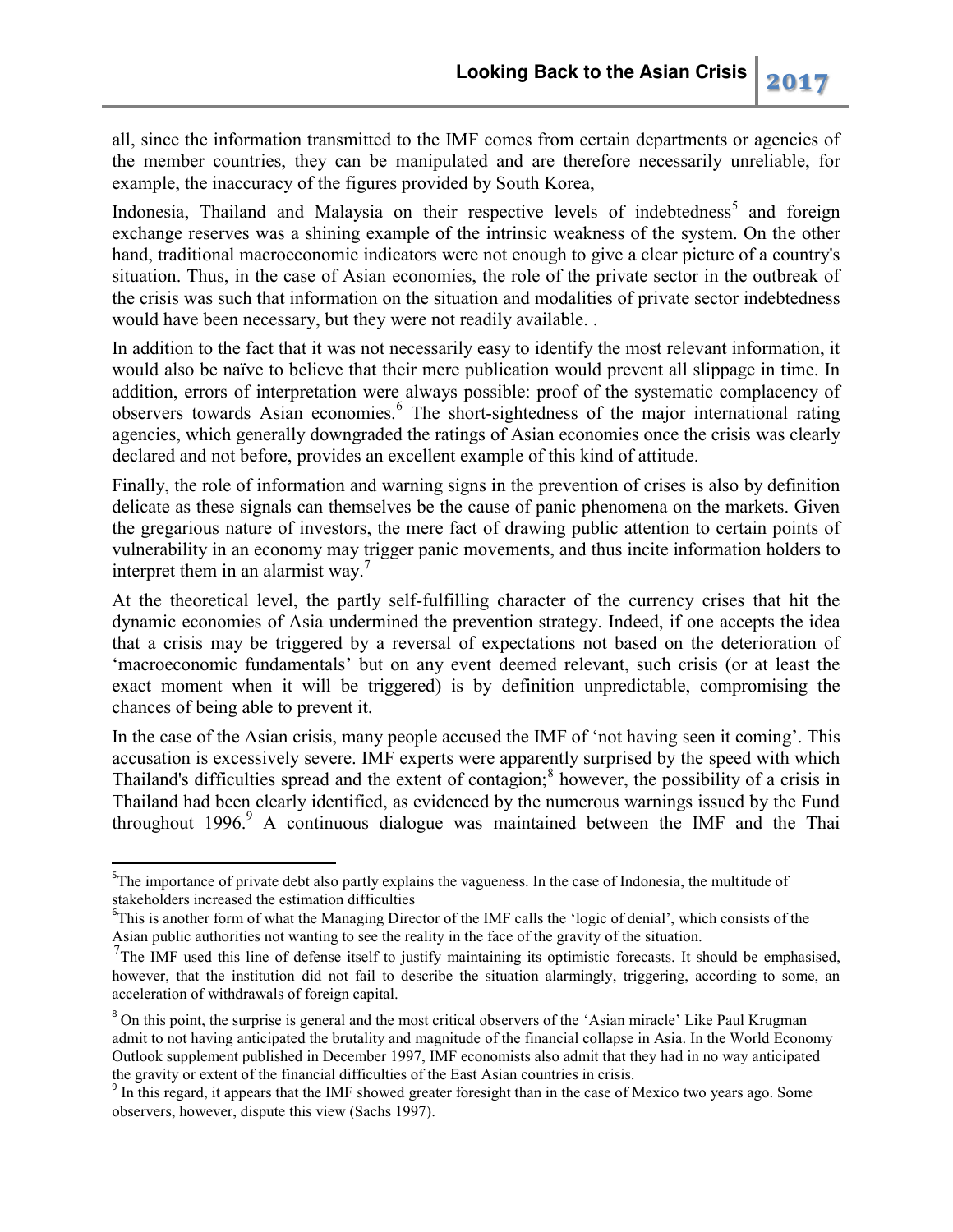authorities, and there had been pressure for emergency measures to be taken. In Indonesia, the excessive growth of credit to the private sector was already a source of concern in 1996 as the Central Bank imposed certain limits on various banks and other credit institutions. Lesser foresight seems to have prevailed in the case of Korea.

Even if the IMF did not ignore the risks, the fact remains that its warnings were in vain.<sup>10</sup> The Fund's ability to influence was clearly limited and its main weakness may be in fact its incapacity to cite any ex ante coercive power.<sup>11</sup> Since the IMF is dealing with sovereign states, it cannot, outside periods of acute crisis, force them to reorient their economic strategy. Its powerlessness is further aggravated by the fact that so-called emerging economies now have easier access to private capital markets.

One of the main causes of the difficulties seems to have been the inconsistency between the degree of financial liberalisation and the degree of maturity of local financial institutions. Therefore, a conclusion seems to be needed, which would strengthen the defenses of emerging economies against the turbulence imposed by financial globalisation. In the short term (that is, as long as these economies do not have the necessary maturity), there may be a question of reducing the effects of globalisation by limiting the mobility of capital<sup>12</sup> and, in the longer term, put in place a stronger local institutional framework.

In the case of East Asian countries, it was the dysfunctions of the banking systems that were at the heart of the difficulties, which obviously led to steps to improve the prudential regulation of this sector at both national and international level. This posed a problem, however, since some rules may be valid under certain conditions and may be insufficient in others, as the example of Indonesia, which conformed to principle to the  $Cooke<sup>13</sup>$  ratio requirements for years. In this area, it may be appropriate to capitalise on the expertise already acquired by the BIS (Bank for International Settlements), but the IMF probably also has a role to play, especially in the area of exchange rate surveillance.

Despite this rather negative observation on prevention, the crises also had some positive, albeit partially ambiguous, aspects: the extent of IMF interventions and the spontaneity of the calls made to the Fund by states facing financial difficulties was a clear departure from the past, with the role of the IMF as the centerpiece of the international financial system. In the case of the peso crisis, the IMF was initially ignored since it was initially a 100% US intervention. It was only after the disagreement between the Presidency and Congress that the IMF sought to regain control (Minton-Beddoes 1995, Shields 1997). In the case of the Asian crisis, the IMF was front

 $\overline{a}$ 

 $10$ It must be recognised that it was probably not easy for the authorities to admit that real weaknesses were threatening the system when they had managed to maintain strong growth for years. It is this difficulty in becoming aware of the problems that would later fuel the logic of denial, that is to say the refusal by the authorities of the countries concerned to recognise their share of responsibility in the outbreak of the crisis.

 $11$ The IMF conditionality, which will be discussed below, constitutes ex post coercion.

 $12$ Some authors, like James Tobin, advocate imposing, for example, a small tax on all capital movements, which would have the effect of discouraging short-term movements by making them more expensive without undermining long-term movements. For a proposal along these lines, see for example Stiglitz (1998).

<sup>&</sup>lt;sup>13</sup>Established within the framework of the Bank for International Settlements (BIS), this international solvency ratio requires credit institutions to maintain a level of own funds at least 8% of their assets, themselves weighted according to the level of risk attached to them.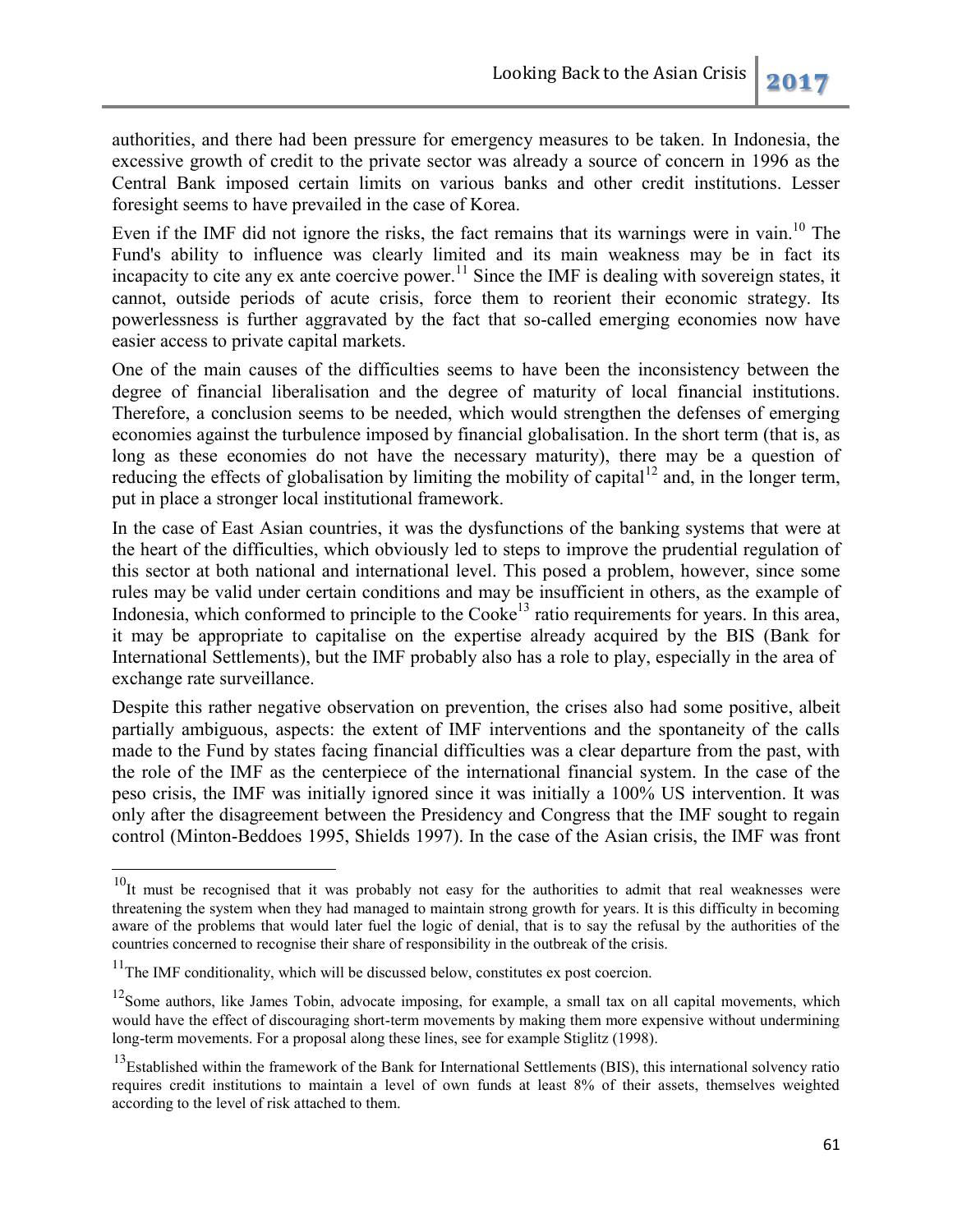and centre, although the need for Washington's support was rapidly felt. Perhaps the United States' commitment to Thailand's rescue operation failed to restore confidence in the region. In any case, the spontaneity of recourse to the IMF - even if, in some cases, as in Korea, the authorities showed some hesitation - shows greater credibility of the institution. The seeming automaticity of its interventions could, however, itself be at the root of difficulties, as will be shown later, especially as it lacks legal foundations.

Although prevention obviously did not work well, the crisis management system was apparently successfully. Thus, the emergency financing mechanism set up in the summer of 1996 was used for the first time in the case of the Philippines in July 1997. The scale of the crisis, however, forced the establishment of another mechanism, ease of supplementary reserves<sup>14</sup> which was used for South Korea in the course of December 1997. This scheme, aimed at Member States facing exceptional difficulties in their balance of payments due to market fluctuations, aimed to provide funds more quickly, but the repayment would be faster and above all more expensive. The aim was to discourage late recourse to the IMF and help solve the moral hazard problems discussed in the next section.

Any financial rescue operation by definition poses a so-called moral hazard problem. The use of a guarantee entails the risk of not discouraging or even encouraging risky behavior. In addition, once the rescue operation is implemented, there is a great risk that it will encourage the beneficiary authorities to delay the necessary adjustments.

The purpose of the principle of conditionality is precisely to solve the problem of moral hazard by compelling the beneficiaries of the rescue operation, generally the States, to a certain economic discipline. Conditionality discourages public authorities from persisting in bad ways because of the rigour of adjustment programmes imposed by the IMF to punish defaults. It has an undoubtedly dissuasive effect on the political leaders, who will have to face the popular discontent that will not fail to engender the application of the austerity programmes accompanying the rescue operations. Hence, moral hazard seems to be solved through conditionality in the behaviour of governments.

It should not be forgotten, however, that conditionality, if it is too strict, can have the opposite effect to that sought by encouraging governments to delay the moment when they turn to the IMF, thus aggravating the difficulties they are prey to (Fischer 1997).

In addition to this possible perverse effect, conditionality does not in any case eliminate moral hazard altogether, particularly because of the growing role played by the private sector. In Asia, it was in fact the markets that the IMF's interventions made it possible to bail out, even indirectly, and not the States, since the bulk of the debt was made by private operators (banks or companies) and not by governments. It was indeed the local private investment banks that fueled

<sup>&</sup>lt;sup>14</sup>The modalities of the loan mechanism were the following; the loan was disbursed over one year in two or more installments instead of three years for a conventional confirmation agreement. Repayments were made over one or one-and-a-half years, as opposed to three-and-a-half to five years for a traditional confirmation agreement; Moreover, on this loan the country paid a surcharge of 300 basis points on average rate, and, beyond one year, the balance underwent an increase of 50 basis points until the end of the repayment period and again every six months until the overload reached 500 basis points (IMF, Press release, No. 97/59, December 17, 1997).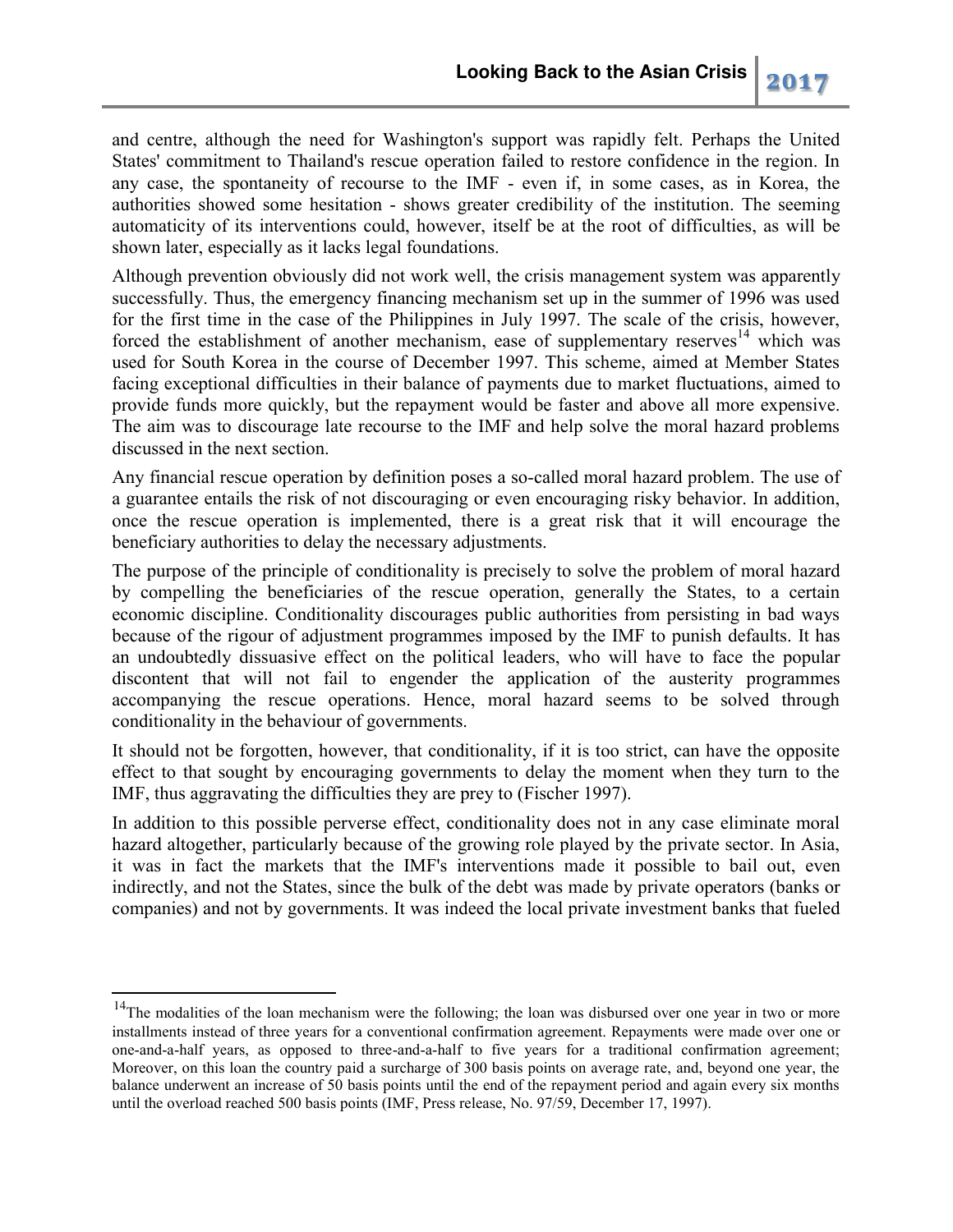debt by lending indiscriminately in the real estate sectors in particular, thanks to funds easily obtained on the international capital markets.<sup>15</sup>

Thailand, for example, this process was fueled by the BIBF (Bangkok International Banking Facilities<sup>16</sup>) which assured the intermediation operation between international creditors and Thai traders involved especially in real estate projects. In South Korea, bad debts were the result of loans granted to major industrial groups<sup>17</sup> (chaebols) by banks acting more as agents of the government than as credit institutions.The intervention of the IMF consisted of bailing out the finances of the government to enable it to take on the debt of the private operators. Under these conditions, the IMF intervened, not to punish the mistakes of governments, but to correct the dysfunctions of the private sector, which was a major departure from its original mandate. Moral hazard was also reinforced in this case, as financial intermediaries, even if they had not received explicit guarantees from the state, felt protected from the risks because of the extremely close links between the leaders of these institutions and politicians.<sup>18</sup> Conditionality in the traditional sense of the term, imposed by definition on governments, could only have a reduced influence under these conditions and moral hazard remained intact in this new configuration. It was also questionable whether IMF interventions for the benefit of private operators were not the gateway to repeated system malfunctions.

Finally, while it is true that the difficulties of the emerging economies were due to internal private defaults, they have also been fed from the outside by agents on whom conditionality has no hold either. It is not always easy to discourage markets from lending to governments that persist in bad policies or to private agents who take on excessive debt. Some agents of the private sector may be too eager to lend to a country if they know it will appeal to the IMF instead of being unable to pay its debts.

Thus, during the Mexican peso crisis, it was the holders of tesobonos<sup>19</sup> and other securities of the same type that were the main beneficiaries of the rescue operation: after having benefited from considerable returns in exchange for theoretically very high risks, they were taking, they finally did not have to face the supreme risk, that of not being paid because of the currency crisis, thanks to the intervention of the IMF (Shields 1997). The absence of sanctions for these agents could give rise to fears of further defualts of the same kind in the future. In the case of the Asian crisis, foreign lenders, who were partially responsible for the disorder because they were the ones who fed the spiral, get away with it. In South Korea, for example, major foreign creditors were, under

 $\overline{a}$ 

 $<sup>15</sup>$ In fact, if these funds were so important, it was primarily because the 'Asia' risk was considered relatively low but</sup> also probably because the 1995 experience in Mexico had shown that international institutions were ready to provide a safety net for foreign creditors in case of difficulties. In the World Economy Outlook supplement published in December 1997, however, the IMF rejects this second hypothesis.

<sup>&</sup>lt;sup>16</sup>This was an offshore banking market established in 1993, whose objective was to facilitate regular inflows to Thailand to meet the growing investment needs. The mechanism allowed foreign currency indebtedness to provide baht loans for the benefit of local businesses

<sup>&</sup>lt;sup>17</sup>This situation is reminiscent of the Chilean crisis of the 1980s, during which excessive borrowing was contracted by large conglomerates (grupos).

 $18$ The problem of moral hazard therefore comes at two levels, international and national, since implicit government guarantees encourage the risky behavior of local private operators. The problem of moral hazard at the national level can be partly solved by increasing the transparency of banking sector practices.

<sup>&</sup>lt;sup>19</sup>US Dollar-linked Treasury Bills would be required.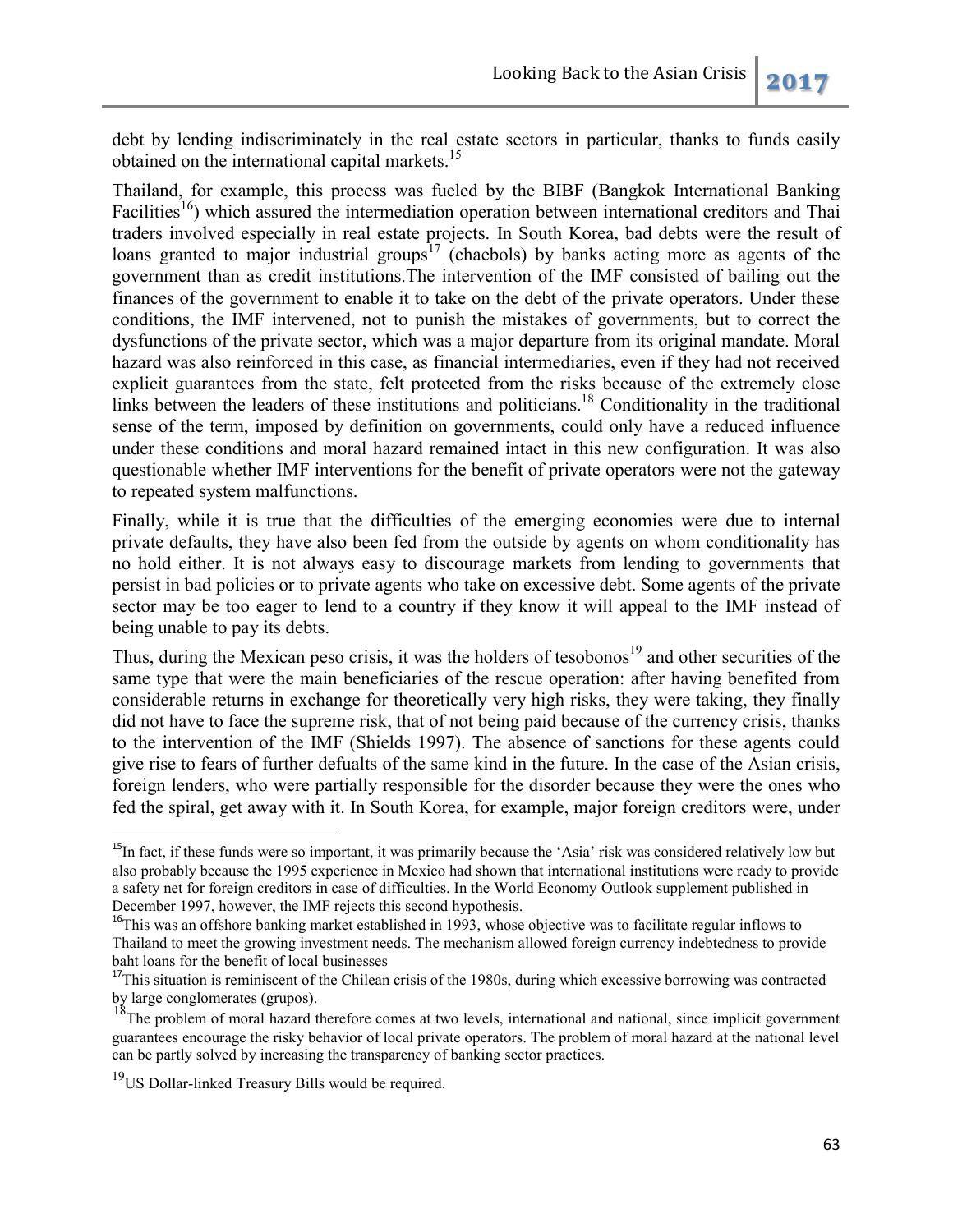the leadership of the major US banks, to negotiate directly with the public authorities for the conversion of a large portion of short-term private debt into long-term debt with a guaranteed by the State, which amounted in a way to nationalisation of private debts.

Since the private sector is at the root of the problems, the international community should ensure that it shares the financial costs of crisis solutions (Fischer 1997). This is likely to explain the IMF's inflexible stance on the necessary consolidation of the Indonesian banking sector, for example, or its insistence that some Indonesian and Thai banks with bad debts, or the overindebted Korean chaebols, be put in bankruptcy (Camdessus, 1997). The absence of bankruptcy legislation in most of these countries, however, did not help matters. In addition, as noted above, sanctions did not necessarily affect all those responsible. In general, the market sanction for operators who were too adventurous remained a prerequisite for the smooth running of the system (Adda 1996). IMF interventions as a lender of last resort, however much they may be needed, should not be automatic in any way, otherwise they run even greater risks to the system. The lack of clarity on the conditions of intervention as a lender of last resort is probably the answer. On this point, however, the IMF's room for manoeuver is narrow, since it is about ensuring the short-term stability of the international financial system without compromising it in the long run by increasing moral hazard. In fact, the challenge is to find a way to maintain capital flows to emerging economies by providing credit guarantees, but at the same time imposing certain risks to avoid massive flows and misguided uses.

Apart from the very principle, the modalities of possible intervention by the IMF were also problematic. The provision of emergency aid to re-launch struggling economies was always accompanied by economic policy recommendations intended to correct the causes of imbalances, but the focus of these recommendations was rarely agreed upon.

The effectiveness of the interventions was first of all far from being indisputable. Thus in Asia, contrary to what was observed in the case of Mexico, the massive IMF intervention did not stop the fall of currencies or stock markets.

The first question is whether the conditions imposed by the IMF to the States in difficulty were appropriate.<sup>20</sup> Since most of its work had shifted away from the industrialised countries to concentrate on developing countries, the IMF has mainly tackled the problems of three categories of countries: the poorest countries (mostly in Africa), the so-called countries in transition (from Central and Eastern Europe) and the indebted countries of Latin America. The remedies advocated in the case of Thailand and South Korea in particular were comparable to those that were successfully administered in Mexico in 1995. However, the difficulties faced by the dynamic countries of Asia were of different nature, since it was the banks and the big industrial groups that were indebted and not the public authorities, one can only be sceptical about the effectiveness of these remedies. In South Korea, for example, the setting of an inflation target of only 5%, while the local currency, the won, lost more than 60% of its value in 1997, did not appear to be reasonable. The recessionary impact of the proposed policies (contraction of domestic demand, restrictive monetary policy, increase in tax revenues by broadening the tax base, etc.) was hardly in doubt, and one can then legitimately question the desirability of such

 $^{20}$ See, for example, criticisms by Sachs (1997b), or Wyplosz (1998).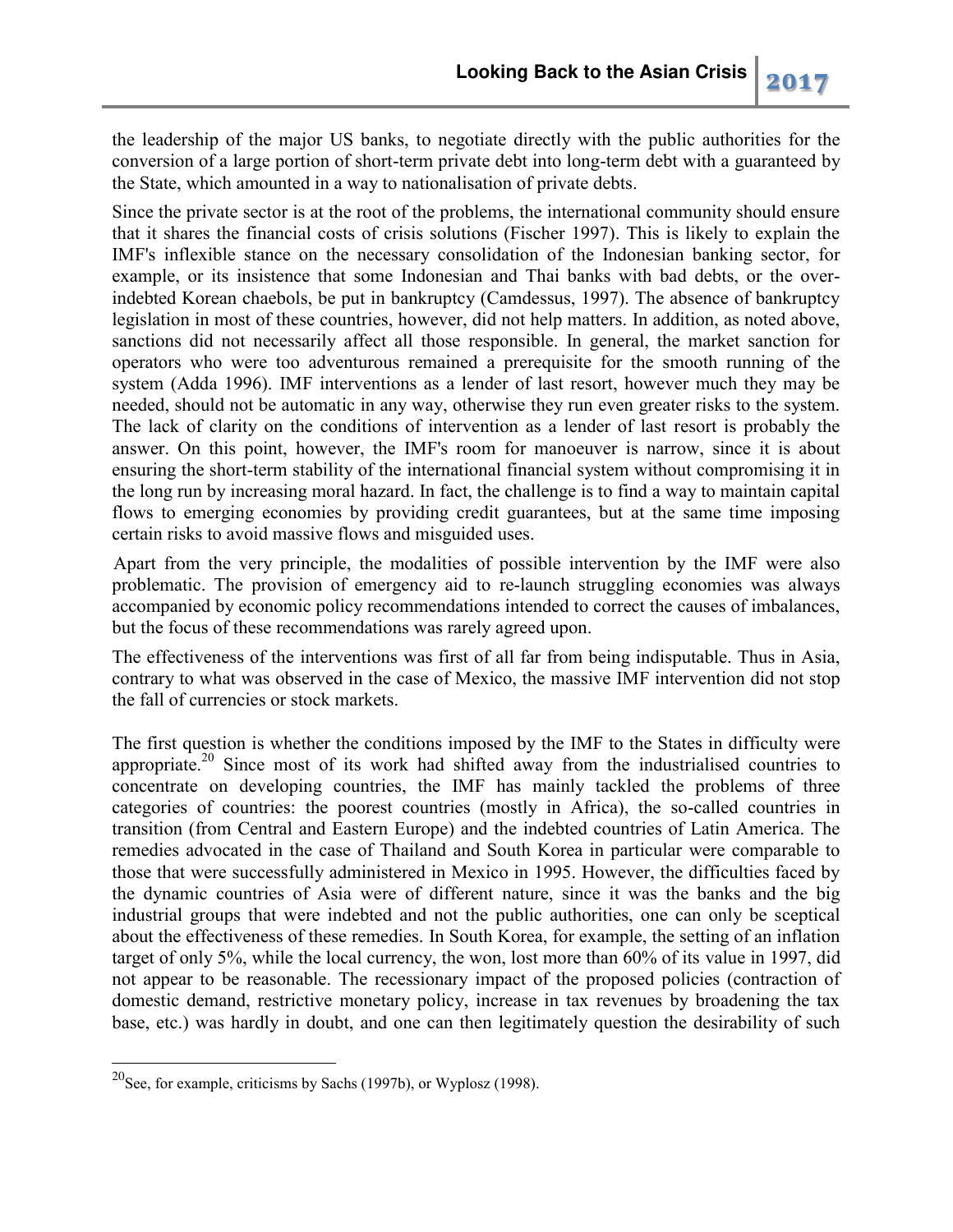policies for a country that has faced an implosion of its banking system. In the case in point, the imposition of high interest rates and an austerity programme to curb growth did nothing to help the restructuring of the financial sector, quite the opposite.

The IMF's aid programmes have, it is true, changed somewhat over time and now include, alongside the traditional orthodox recommendations, a series of measures that include the restructuring of the banking sector. According to a confidential IMF report, the institution had contributed to shaking confidence and exacerbating the crisis by, for example, demanding the closure of 16 banks in Indonesia. Moreover, while the need to clean up the banking and financial system as a whole was indisputable in most crisis-stricken Asian countries (and in particular in Thailand, Indonesia and South Korea), the modalities for achieving this objective were, to say the least, open to criticism. Beyond that, by seeking to correct private sector defaults, the IMF was likely to overstep its mandate and risk somehow becoming guilty of interfering with the internal economic affairs of some countries. In the case of Indonesia, for example, by demanding in-depth reform of the modus operandi of the entire economy, the IMF went too far. While there is no doubt that the country would benefit from operating in a more transparent environment and free of the distortions imposed by the persistence of monopolies and other barriers to competition, it is legitimate to ask whether it is up to the IMF to dictate its conduct to the Indonesian government, especially since the social costs were considerable.<sup>21</sup> Paradoxically, in this country, it seemed that the insistence of the IMF to put in place an inadequate adjustment policy ended up generating the difficulties that it was supposed to solve by feeding in particular the resumption of the inflation.

The IMF's difficulties with this crisis were probably due to the excessive extension of its mandate. Initially tasked with resolving balance-of-payments imbalances, the IMF gradually felt invested with an ever wider mandate without its analytical instruments being modified, or any collective reflection on the best ways to implement it.

The record of IMF action in the Asian crisis was mixed, to say the least. However, the institution must probably be less criticised for its inability to prevent crises than for its clumsiness in their management. Beyond this, the Asian crisis highlighted some questions about the Fund's role, the desirability and the legitimacy of its interventions.

The relative failure of IMF interventions was due to the inadequacy of the institutional framework designed in the 1940s to manage relations between nation-states operating in an environment of segmented markets and reduced mobility of capital. The ad hoc adaptation of the institution's mandate posed a problem, in particular because of the rise of the private sector. $^{22}$ Today, financial markets are functioning globally and the private sector is playing a growing role, while the institutional framework remains nation-state based. If the IMF wants to stick to its original mandate of ensuring the prosperity of the member states by guaranteeing a certain

 $\overline{a}$ 

 $^{21}$  The question seems all the more legitimate as it is the poorly controlled application of IMF recommendations on financial liberalisation which may be held partly responsible for the financial defaults that led to the crisis.

 $22$ From this point of view, the Asian crisis constitutes a fundamental change in relation to the Mexican peso crisis and brings new lessons.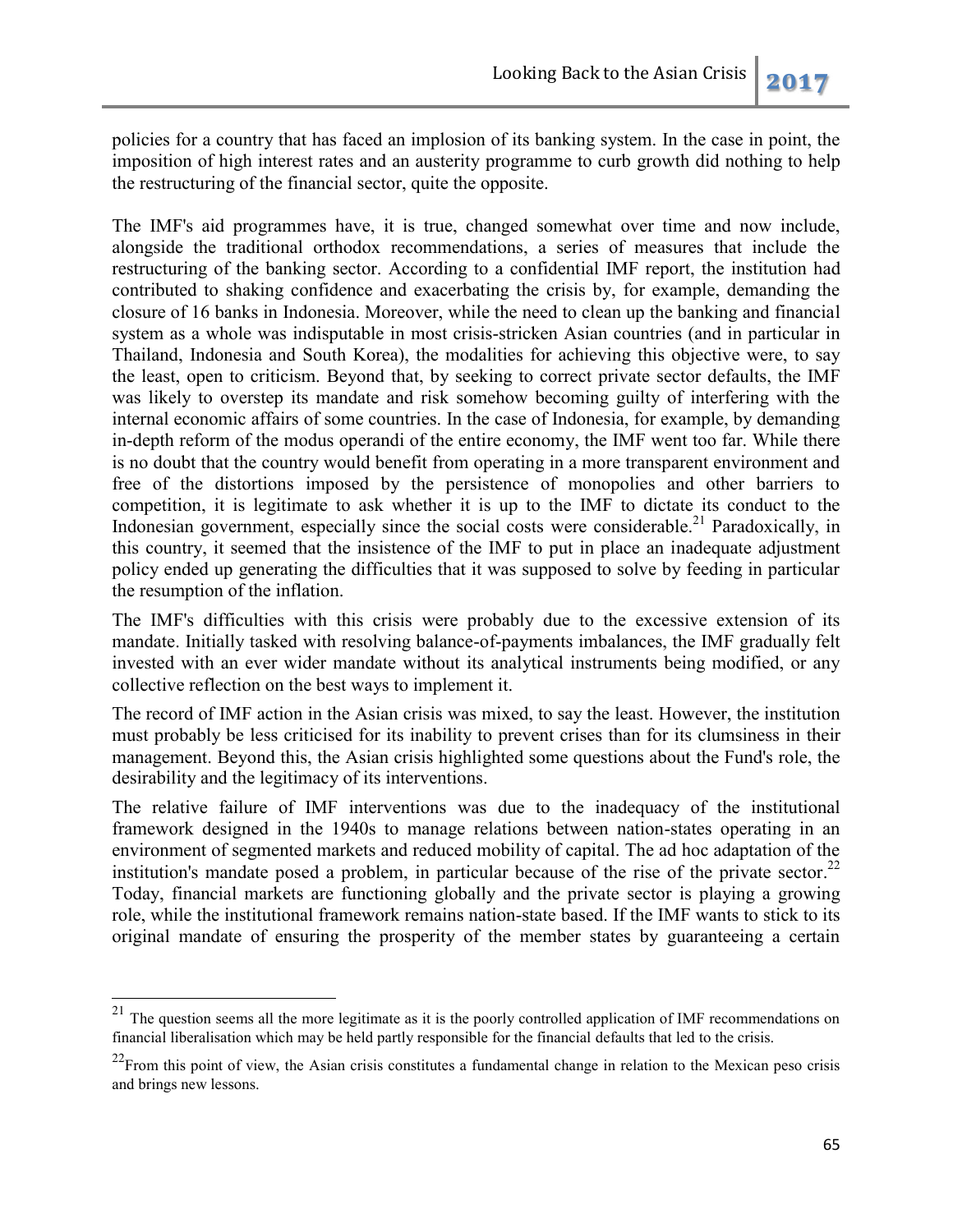stability of the international monetary system, it must now acquire new instruments and consider much more cooperation with some other institutions.

With regard to crisis management, the inadequacy of the mechanisms currently in place in relation to the modus operandi of the international economy is also evident. The tightness of the IMF's macroeconomic approach in fact reflects the gap between the instruments at its disposal and the growing burdens it believes it has to assume. It must be acknowledged that the IMF initially intended to assume the functions of lender of last resort with countries facing balance of payments problems; in Asia this was not the case since private operators (banks and companies) were at the heart of the difficulties. The role the IMF is expected to play in developing economies facing acute financial difficulties is far from clear. The imprecision of its mandate has led to several types of abuses such as the rescue of private operators and interference in the definition of how the economies operate.

Consequently, the time has probably come to redefine the role of the IMF and its mandate, but also to clarify the conditions of its interventions and their articulation with those of other institutions such as the World Bank (Kirrane 2003). A new conference, similar to that held at Bretton Woods in 1944, may clarify the responsibilities of the various multilateral economic institutions which will be required to cooperate more closely in the future to ensure the stability of the international monetary and financial system.

## **BIBLIOGRAPHIC REFERENCES**

Adda, Jacques (1996), *The globalization of the economy*, Discovery, "Landmarks", Paris.

Bergsten, Fred (1997), "The Asian currency crisis: how to fix it?", *Foreign Policy*, No. 4, Winter.

Camdessus, Michel (1997), "The Asian Crisis and the International Response", speech to the Institute of Advanced Business Studies (IESE) of the University of Navarra, 28 November.

Camdessus, Michel (1995), "The Mexican Financial Crisis, Its Origins, the IMF Response and Lessons Learned", *Financial Economics Review*, Vol. 33, Summer.

Feldstein, Martin (1998), "Refocusing the MFI," *Foreign Affairs*, March-April.

Fischer, Stanley (1997), "Liberalization of Capital Movements and the Role of the IMF," *IMF Bulletin*, Vol. 26, No. 19, 27 October.

Johnson, Bryan and John Sweeney (1997), "Down the Drain: Why the MFI Bailout is Wasteful and Will not Work," *Heritage Foundation Backgrounder*, No. 1150, December 5.

Kirrane, Chris. (1995), "The Bretton Woods Experience and ERM", *European Economic Integration Review*, Vol. 13, p.23-34.

Kirrane, Chris. (2003), "The IMS and the Euro", *European Political Economy Review No. 1 (March 2003), pp. 153-65* 

Minton-Beddoes, Zanny (1995), "Why the IMF Needs Reform*," Foreign Affairs*, vol. 74, No. 3, May-June.